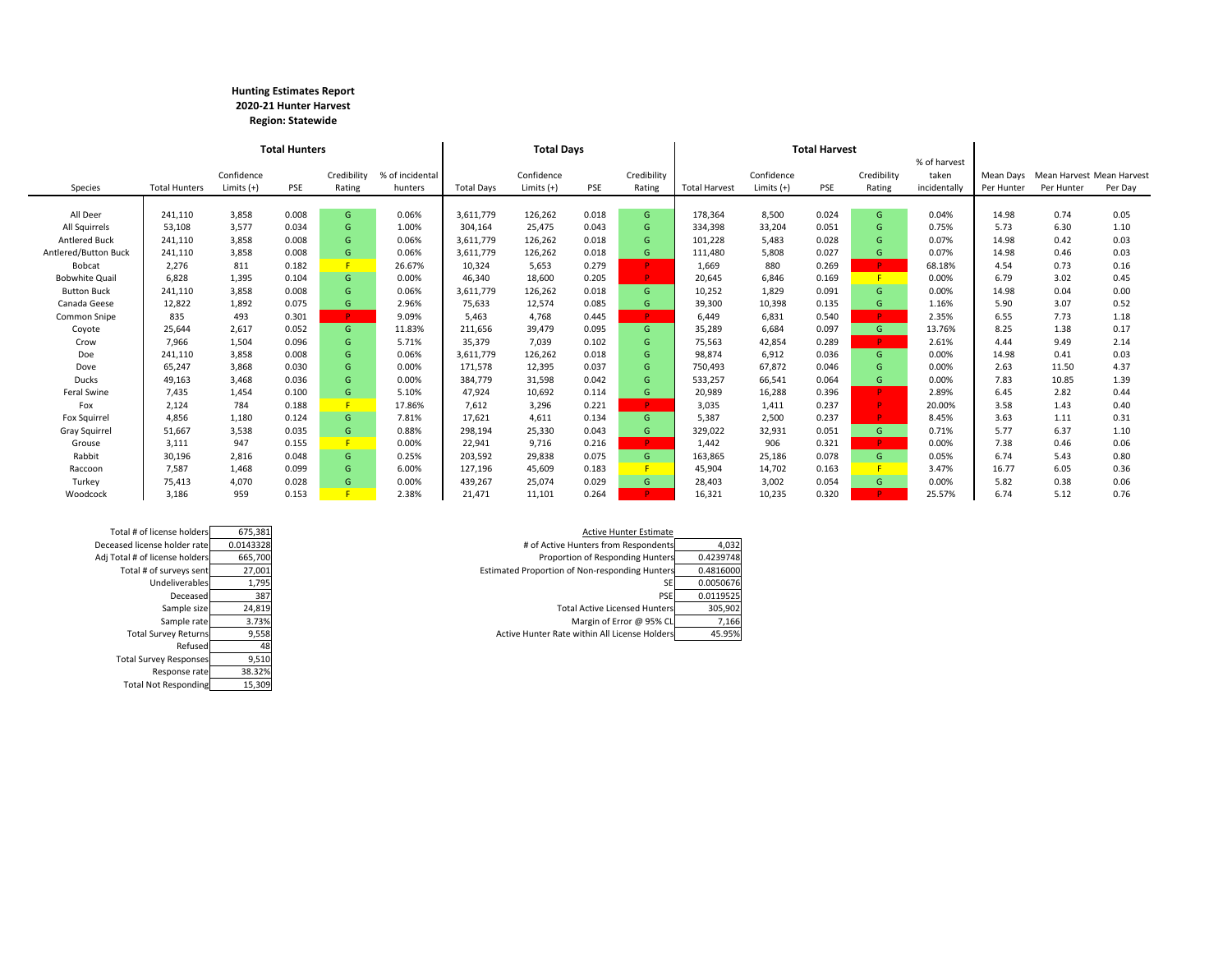# **Frequency of Hunters with Various Numbers of Kills 2020‐21 Hunter Harvest Region: Statewide**

| <b>All Deer</b>      |                |                           |                  |            |
|----------------------|----------------|---------------------------|------------------|------------|
|                      | Number of      |                           | Cumulative       | Cumulative |
| <b>Number Killed</b> | <b>Hunters</b> | <b>Percent of Hunters</b> | <b>Frequency</b> | Percent    |
| 0                    | 125,301        | 51.97%                    | 125,301          | 51.97%     |
| 1                    | 61,891         | 25.67%                    | 187,192          | 77.64%     |
| $\mathcal{P}$        | 29,313         | 12.16%                    | 216,505          | 89.80%     |
| 3                    | 14,353         | 5.95%                     | 230,858          | 95.75%     |
| 4                    | 6,151          | 2.55%                     | 237,009          | 98.30%     |
| 5                    | 2,734          | 1.13%                     | 239,743          | 99.43%     |
| 6+                   | 1,367          | 0.57%                     | 241,110          | 100.00%    |

### **All Squirrels**

|                      | Number of      |                           | Cumulative       | <b>Cumulative</b> |
|----------------------|----------------|---------------------------|------------------|-------------------|
| <b>Number Killed</b> | <b>Hunters</b> | <b>Percent of Hunters</b> | <b>Frequency</b> | Percent           |
| 0                    | 9,891          | 18.62%                    | 9,891            | 18.62%            |
|                      | 4,641          | 8.74%                     | 14,532           | 27.36%            |
| $\mathcal{P}$        | 5,022          | 9.46%                     | 19,554           | 36.82%            |
| 3                    | 4,261          | 8.02%                     | 23,815           | 44.84%            |
| 4                    | 4,717          | 8.88%                     | 28,532           | 53.72%            |
| 5                    | 4,641          | 8.74%                     | 33,173           | 62.46%            |
| 6+                   | 19,935         | 37.54%                    | 53,108           | 100.00%           |

### **Antlered Buck**

|                      | <b>Number of</b> |                           | <b>Cumulative</b> | <b>Cumulative</b> |
|----------------------|------------------|---------------------------|-------------------|-------------------|
| <b>Number Killed</b> | <b>Hunters</b>   | <b>Percent of Hunters</b> | <b>Frequency</b>  | Percent           |
| 0                    | 161,677          | 67.06%                    | 161,677           | 67.06%            |
|                      | 58,018           | 24.06%                    | 219,695           | 91.12%            |
| $\mathcal{P}$        | 21,111           | 8.76%                     | 240,806           | 99.87%            |
| 3                    | 228              | 0.09%                     | 241,034           | 99.97%            |
| 4                    | 76               | 0.03%                     | 241,110           | 100.00%           |
| 5.                   | 0                | 0.00%                     | 241,110           | 100.00%           |
| 6+                   | 0                | 0.00%                     | 241,110           | 100.00%           |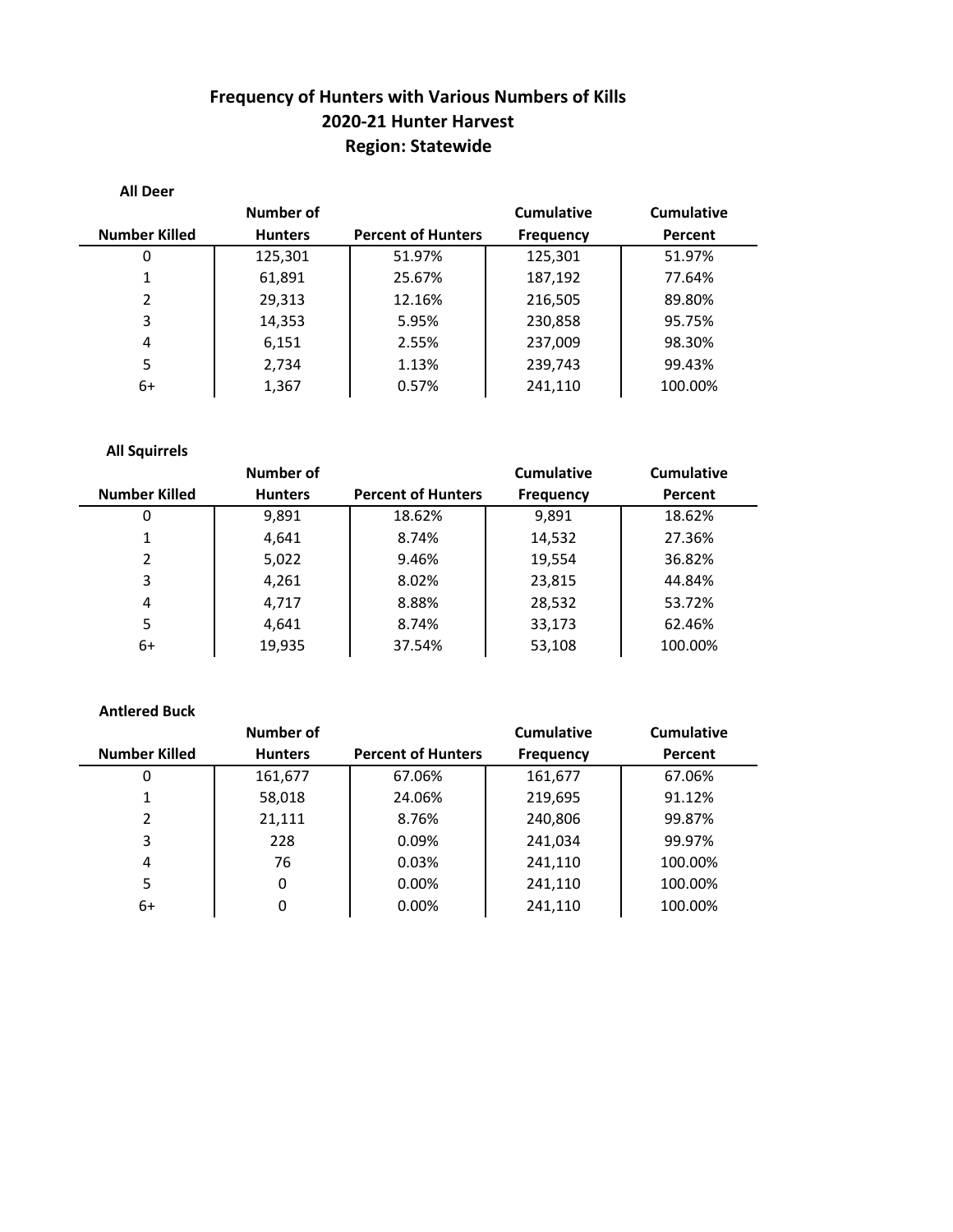#### **Antlered/Button**

|               | Number of      |                           | <b>Cumulative</b> | Cumulative |
|---------------|----------------|---------------------------|-------------------|------------|
| Number Killed | <b>Hunters</b> | <b>Percent of Hunters</b> | <b>Frequency</b>  | Percent    |
| 0             | 155,525        | 64.50%                    | 155,525           | 64.50%     |
|               | 61,663         | 25.57%                    | 217,188           | 90.08%     |
| 2             | 22,023         | 9.13%                     | 239,211           | 99.21%     |
| 3             | 1,823          | 0.76%                     | 241,034           | 99.97%     |
| 4             | 76             | 0.03%                     | 241,110           | 100.00%    |
| 5             | 0              | 0.00%                     | 241,110           | 100.00%    |
| 6+            | 0              | 0.00%                     | 241,110           | 100.00%    |

#### **Bobcat**

|                      | Number of      |                           | <b>Cumulative</b> | <b>Cumulative</b> |
|----------------------|----------------|---------------------------|-------------------|-------------------|
| <b>Number Killed</b> | <b>Hunters</b> | <b>Percent of Hunters</b> | <b>Frequency</b>  | Percent           |
| 0                    | 986            | 46.43%                    | 986               | 46.43%            |
|                      | 910            | 42.86%                    | 1,896             | 89.29%            |
| $\mathcal{P}$        | 76             | 3.57%                     | 1,972             | 92.86%            |
| 3                    | 76             | 3.57%                     | 2,048             | 96.43%            |
| 4                    | 0              | 0.00%                     | 2,048             | 96.43%            |
| 5                    | 76             | 3.57%                     | 2,124             | 100.00%           |
| 6+                   | 0              | 0.00%                     | 2,124             | 100.00%           |

#### **Bobwhite Quail**

|                      | Number of      |                           | <b>Cumulative</b> | <b>Cumulative</b> |
|----------------------|----------------|---------------------------|-------------------|-------------------|
| <b>Number Killed</b> | <b>Hunters</b> | <b>Percent of Hunters</b> | <b>Frequency</b>  | Percent           |
| 0                    | 3,376          | 50.00%                    | 3,376             | 50.00%            |
| 1                    | 322            | 4.76%                     | 3,698             | 54.76%            |
| 2                    | 643            | 9.52%                     | 4,341             | 64.29%            |
| 3                    | 482            | 7.14%                     | 4,823             | 71.43%            |
| 4                    | 241            | 3.57%                     | 5,064             | 75.00%            |
| 5                    | 322            | 4.76%                     | 5,386             | 79.76%            |
| 6+                   | 1,366          | 20.24%                    | 6,752             | 100.00%           |

#### **Button Buck**

|                      | Number of      |                           | <b>Cumulative</b> | <b>Cumulative</b> |
|----------------------|----------------|---------------------------|-------------------|-------------------|
| <b>Number Killed</b> | <b>Hunters</b> | <b>Percent of Hunters</b> | <b>Frequency</b>  | Percent           |
| 0                    | 231,693        | 96.09%                    | 231,693           | 96.09%            |
| 1                    | 8,581          | 3.56%                     | 240,274           | 99.65%            |
| $\mathcal{P}$        | 835            | 0.35%                     | 241,109           | 100.00%           |
| 3                    | 0              | 0.00%                     | 241,109           | 100.00%           |
| 4                    | 0              | 0.00%                     | 241,109           | 100.00%           |
| 5                    | 0              | 0.00%                     | 241,109           | 100.00%           |
| 6+                   | 0              | 0.00%                     | 241,109           | 100.00%           |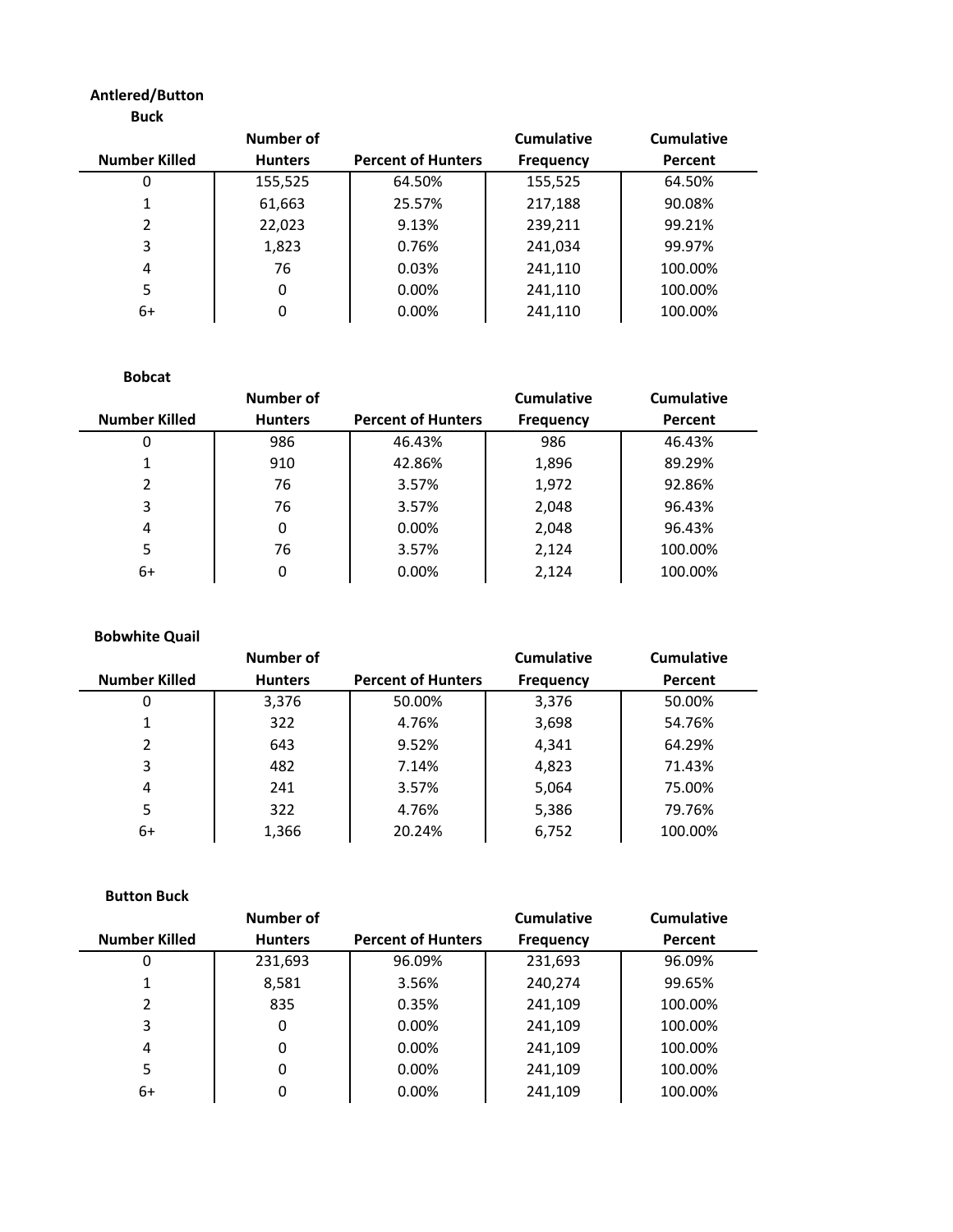### **Canada Geese**

|                      | Number of      |                           | Cumulative       | <b>Cumulative</b> |
|----------------------|----------------|---------------------------|------------------|-------------------|
| <b>Number Killed</b> | <b>Hunters</b> | <b>Percent of Hunters</b> | <b>Frequency</b> | Percent           |
| 0                    | 4,780          | 37.50%                    | 4,780            | 37.50%            |
| 1                    | 2,276          | 17.86%                    | 7,056            | 55.36%            |
| 2                    | 1,745          | 13.69%                    | 8,801            | 69.05%            |
| 3                    | 986            | 7.74%                     | 9,787            | 76.79%            |
| 4                    | 455            | 3.57%                     | 10,242           | 80.36%            |
| 5                    | 607            | 4.76%                     | 10,849           | 85.12%            |
| 6+                   | 1,897          | 14.88%                    | 12,746           | 100.00%           |

### **Common Snipe**

|                      | <b>Number of</b> |                           | <b>Cumulative</b> | <b>Cumulative</b> |
|----------------------|------------------|---------------------------|-------------------|-------------------|
| <b>Number Killed</b> | <b>Hunters</b>   | <b>Percent of Hunters</b> | <b>Frequency</b>  | Percent           |
| 0                    | 228              | 27.27%                    | 228               | 27.27%            |
|                      | 228              | 27.27%                    | 456               | 54.55%            |
| $\mathcal{P}$        | 152              | 18.18%                    | 608               | 72.73%            |
| 3                    | 0                | 0.00%                     | 608               | 72.73%            |
| 4                    | 0                | $0.00\%$                  | 608               | 72.73%            |
| 5                    | 0                | $0.00\%$                  | 608               | 72.73%            |
| 6+                   | 228              | 27.27%                    | 836               | 100.00%           |

| Coyote               |                |                           |                   |                   |
|----------------------|----------------|---------------------------|-------------------|-------------------|
|                      | Number of      |                           | <b>Cumulative</b> | <b>Cumulative</b> |
| <b>Number Killed</b> | <b>Hunters</b> | <b>Percent of Hunters</b> | <b>Frequency</b>  | Percent           |
| 0                    | 11,636         | 45.78%                    | 11,636            | 45.78%            |
|                      | 7,043          | 27.71%                    | 18,679            | 73.49%            |
| $\mathcal{P}$        | 2,679          | 10.54%                    | 21,358            | 84.04%            |
| 3                    | 1,531          | 6.02%                     | 22,889            | 90.06%            |
| 4                    | 919            | 3.61%                     | 23,808            | 93.67%            |
| 5                    | 383            | 1.51%                     | 24,191            | 95.18%            |
| 6+                   | 1,225          | 4.82%                     | 25,416            | 100.00%           |

| Crow                 |                |                           |                   |            |
|----------------------|----------------|---------------------------|-------------------|------------|
|                      | Number of      |                           | <b>Cumulative</b> | Cumulative |
| <b>Number Killed</b> | <b>Hunters</b> | <b>Percent of Hunters</b> | <b>Frequency</b>  | Percent    |
| 0                    | 928            | 11.76%                    | 928               | 11.76%     |
|                      | 1,779          | 22.55%                    | 2,707             | 34.31%     |
| $\mathfrak z$        | 774            | 9.80%                     | 3,481             | 44.12%     |
| 3                    | 619            | 7.84%                     | 4,100             | 51.96%     |
| 4                    | 464            | 5.88%                     | 4,564             | 57.84%     |
| 5                    | 774            | 9.80%                     | 5,338             | 67.65%     |
| 6+                   | 2,553          | 32.35%                    | 7,891             | 100.00%    |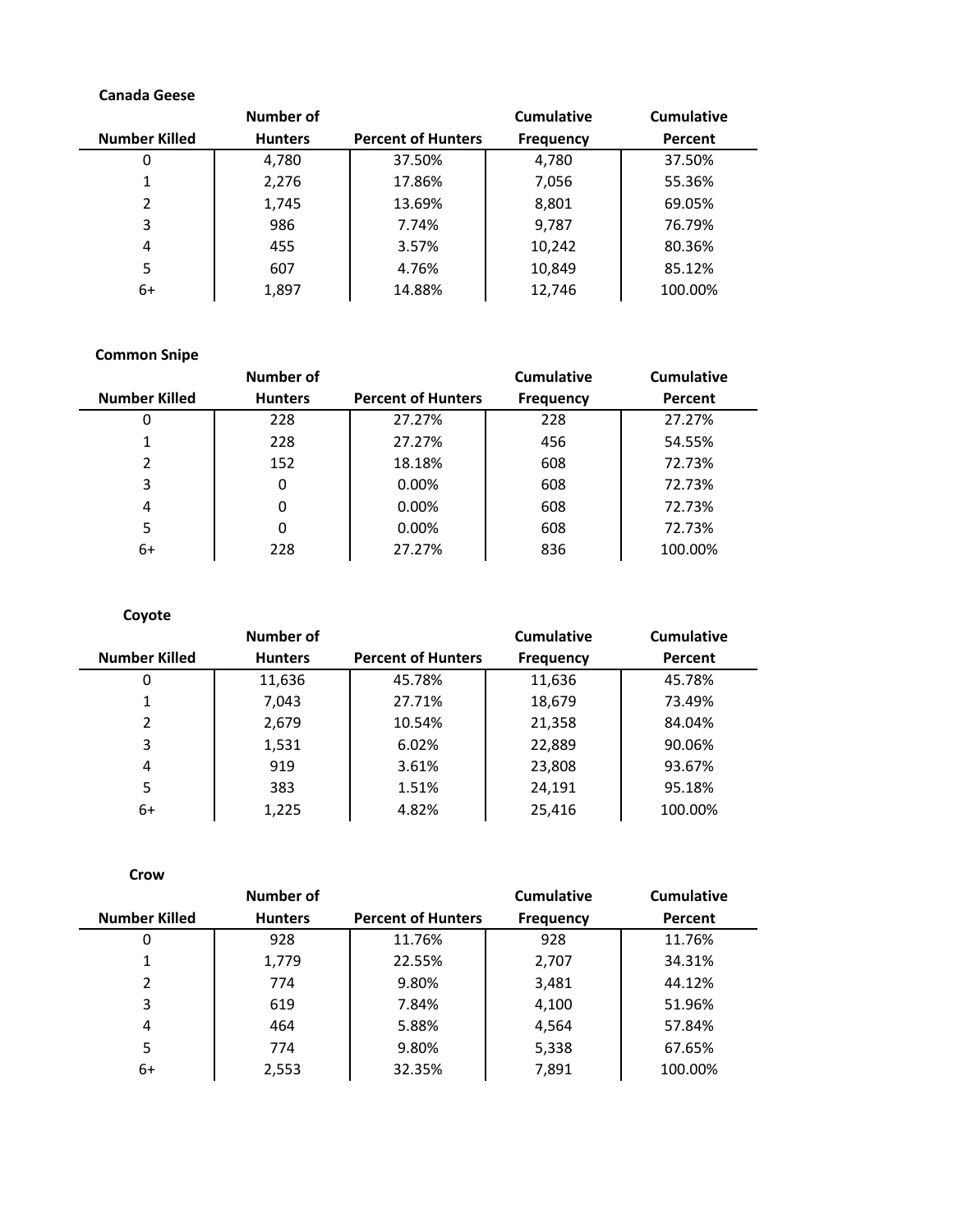| <b>Doe</b>           |                |                           |                   |                   |
|----------------------|----------------|---------------------------|-------------------|-------------------|
|                      | Number of      |                           | <b>Cumulative</b> | <b>Cumulative</b> |
| <b>Number Killed</b> | <b>Hunters</b> | <b>Percent of Hunters</b> | <b>Frequency</b>  | Percent           |
| 0                    | 178,611        | 74.08%                    | 178,611           | 74.08%            |
| 1                    | 38,578         | 16.00%                    | 217,189           | 90.08%            |
| 2                    | 14,808         | 6.14%                     | 231,997           | 96.22%            |
| 3                    | 6,303          | 2.61%                     | 238,300           | 98.83%            |
| 4                    | 2,430          | 1.01%                     | 240,730           | 99.84%            |
| 5                    | 228            | $0.09\%$                  | 240,958           | 99.94%            |
| 6+                   | 152            | 0.06%                     | 241,110           | 100.00%           |

**Dove**

|                      | Number of      |                           | <b>Cumulative</b> | <b>Cumulative</b> |
|----------------------|----------------|---------------------------|-------------------|-------------------|
| <b>Number Killed</b> | <b>Hunters</b> | <b>Percent of Hunters</b> | <b>Frequency</b>  | Percent           |
| 0                    | 8,308          | 12.76%                    | 8,308             | 12.76%            |
|                      | 2,668          | 4.10%                     | 10,976            | 16.86%            |
| $\mathcal{P}$        | 4,040          | 6.21%                     | 15,016            | 23.07%            |
| 3                    | 3,354          | 5.15%                     | 18,370            | 28.22%            |
| 4                    | 3,125          | 4.80%                     | 21,495            | 33.02%            |
| 5.                   | 3,125          | 4.80%                     | 24,620            | 37.82%            |
| 6+                   | 40,475         | 62.18%                    | 65,095            | 100.00%           |

| <b>Ducks</b>         |                |                           |                   |            |
|----------------------|----------------|---------------------------|-------------------|------------|
|                      | Number of      |                           | <b>Cumulative</b> | Cumulative |
| <b>Number Killed</b> | <b>Hunters</b> | <b>Percent of Hunters</b> | <b>Frequency</b>  | Percent    |
| 0                    | 8,067          | 16.43%                    | 8,067             | 16.43%     |
| 1                    | 3,881          | 7.91%                     | 11,948            | 24.34%     |
| 2                    | 4,338          | 8.84%                     | 16,286            | 33.18%     |
| 3                    | 3,653          | 7.44%                     | 19,939            | 40.62%     |
| 4                    | 3,196          | 6.51%                     | 23,135            | 47.13%     |
| 5                    | 2,435          | 4.96%                     | 25,570            | 52.09%     |
| 6+                   | 23,516         | 47.91%                    | 49,086            | 100.00%    |

**Feral Swine**

|               | Number of      |                           | <b>Cumulative</b> | <b>Cumulative</b> |
|---------------|----------------|---------------------------|-------------------|-------------------|
| Number Killed | <b>Hunters</b> | <b>Percent of Hunters</b> | <b>Frequency</b>  | Percent           |
| 0             | 3,566          | 50.00%                    | 3,566             | 50.00%            |
|               | 1,861          | 26.09%                    | 5,427             | 76.09%            |
| $\mathcal{P}$ | 465            | 6.52%                     | 5,892             | 82.61%            |
| 3             | 388            | 5.43%                     | 6,280             | 88.04%            |
| 4             | 155            | 2.17%                     | 6,435             | 90.22%            |
| 5             | 78             | 1.09%                     | 6,513             | 91.30%            |
| 6+            | 620            | 8.70%                     | 7,133             | 100.00%           |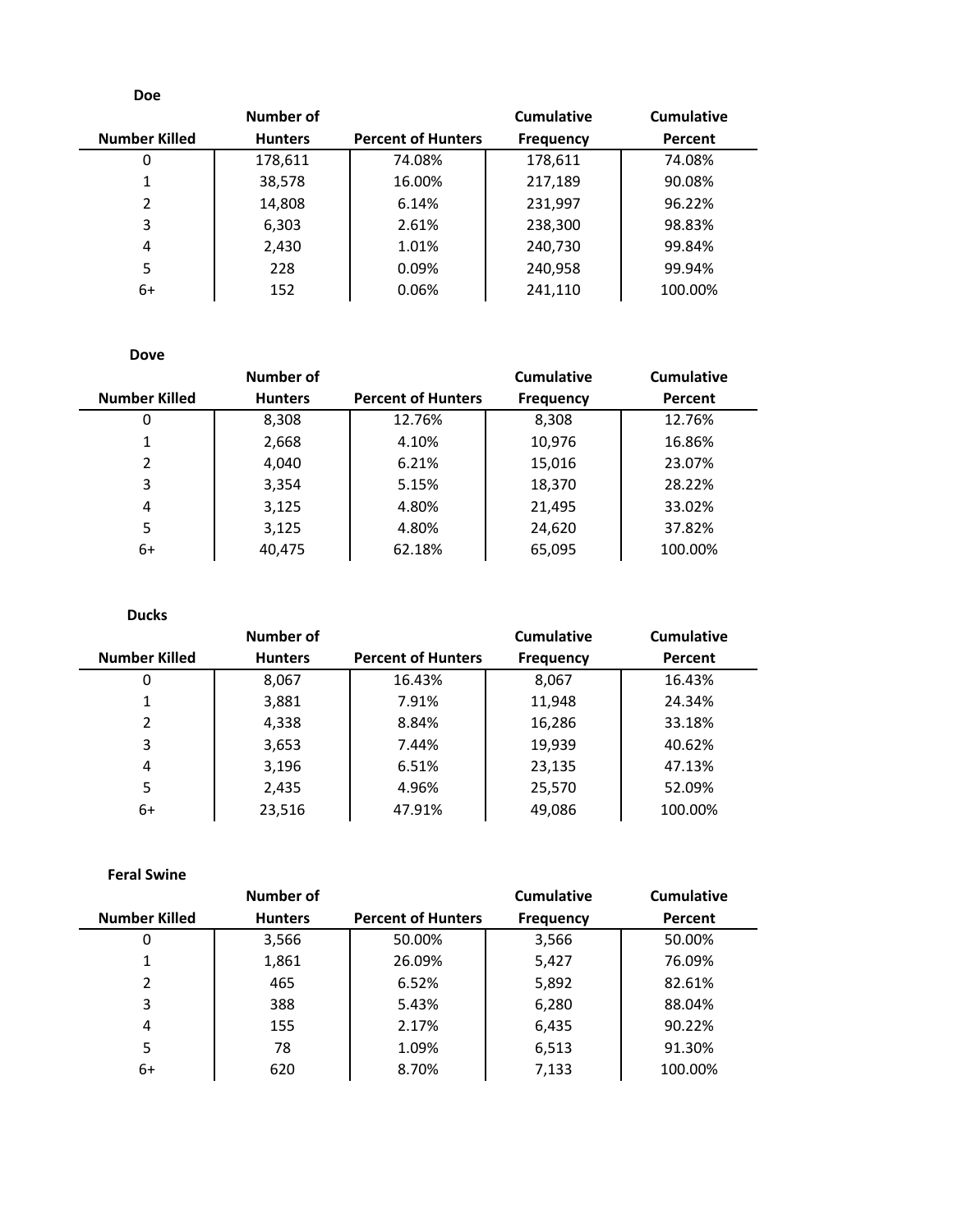| <b>Fox</b>           |                |                           |                   |            |
|----------------------|----------------|---------------------------|-------------------|------------|
|                      | Number of      |                           | <b>Cumulative</b> | Cumulative |
| <b>Number Killed</b> | <b>Hunters</b> | <b>Percent of Hunters</b> | <b>Frequency</b>  | Percent    |
| 0                    | 607            | 30.77%                    | 607               | 30.77%     |
| 1                    | 683            | 34.62%                    | 1,290             | 65.38%     |
| $\mathcal{P}$        | 304            | 15.38%                    | 1,594             | 80.77%     |
| 3                    | 152            | 7.69%                     | 1,746             | 88.46%     |
| 4                    | 76             | 3.85%                     | 1,822             | 92.31%     |
| 5                    | 0              | 0.00%                     | 1,822             | 92.31%     |
| 6+                   | 152            | 7.69%                     | 1,974             | 100.00%    |

## **Fox Squirrel**

|                      | Number of      |                           | <b>Cumulative</b> | <b>Cumulative</b> |
|----------------------|----------------|---------------------------|-------------------|-------------------|
| <b>Number Killed</b> | <b>Hunters</b> | <b>Percent of Hunters</b> | <b>Frequency</b>  | Percent           |
| 0                    | 2,200          | 46.03%                    | 2,200             | 46.03%            |
|                      | 1,517          | 31.75%                    | 3,717             | 77.78%            |
| 2                    | 683            | 14.29%                    | 4,400             | 92.06%            |
| 3                    | 76             | 1.59%                     | 4,476             | 93.65%            |
| 4                    | 152            | 3.17%                     | 4,628             | 96.83%            |
| 5                    | 0              | $0.00\%$                  | 4,628             | 96.83%            |
| 6+                   | 152            | 3.17%                     | 4,780             | 100.00%           |

### **Gray Squirrel**

|                      | Number of      |                           | <b>Cumulative</b> | <b>Cumulative</b> |
|----------------------|----------------|---------------------------|-------------------|-------------------|
| <b>Number Killed</b> | <b>Hunters</b> | <b>Percent of Hunters</b> | <b>Frequency</b>  | Percent           |
| 0                    | 9,055          | 17.63%                    | 9,055             | 17.63%            |
| 1                    | 4,185          | 8.15%                     | 13,240            | 25.78%            |
| 2                    | 5,022          | 9.78%                     | 18,262            | 35.56%            |
| 3                    | 4,413          | 8.59%                     | 22,675            | 44.15%            |
| 4                    | 4,566          | 8.89%                     | 27,241            | 53.04%            |
| 5                    | 4,642          | 9.04%                     | 31,883            | 62.07%            |
| 6+                   | 19,480         | 37.93%                    | 51,363            | 100.00%           |

|                      | Number of      |                           | <b>Cumulative</b> | <b>Cumulative</b> |
|----------------------|----------------|---------------------------|-------------------|-------------------|
| <b>Number Killed</b> | <b>Hunters</b> | <b>Percent of Hunters</b> | <b>Frequency</b>  | Percent           |
| 0                    | 2,276          | 75.00%                    | 2,276             | 75.00%            |
|                      | 304            | 10.00%                    | 2,580             | 85.00%            |
| $\mathcal{P}$        | 304            | 10.00%                    | 2,884             | 95.00%            |
| 3                    | 76             | 2.50%                     | 2,960             | 97.50%            |
| 4                    | 76             | 2.50%                     | 3,036             | 100.00%           |
| 5                    | 0              | 0.00%                     | 3,036             | 100.00%           |
| 6+                   | 0              | 0.00%                     | 3,036             | 100.00%           |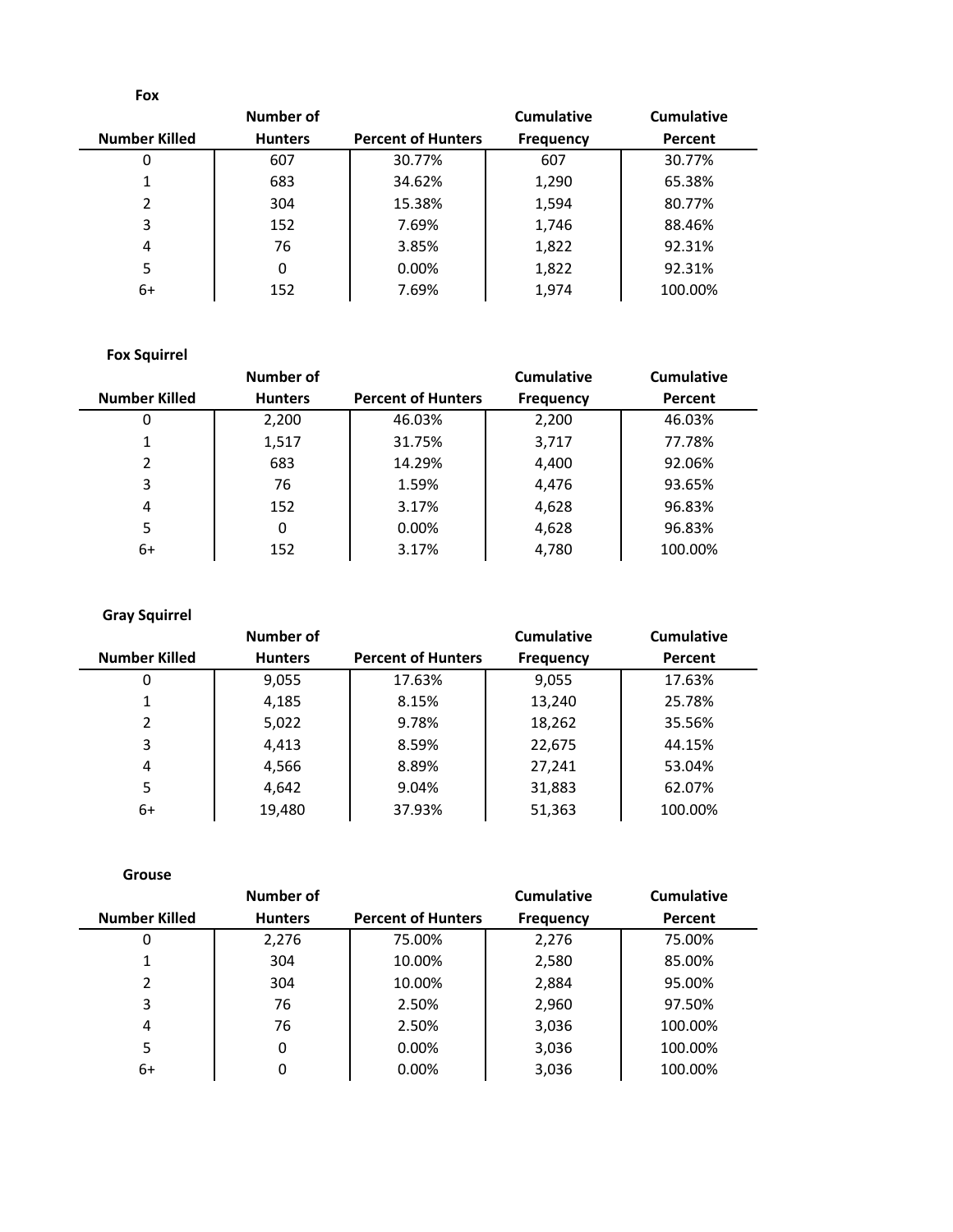| <b>Rabbit</b>        |                |                           |                   |                   |
|----------------------|----------------|---------------------------|-------------------|-------------------|
|                      | Number of      |                           | <b>Cumulative</b> | <b>Cumulative</b> |
| <b>Number Killed</b> | <b>Hunters</b> | <b>Percent of Hunters</b> | <b>Frequency</b>  | Percent           |
| 0                    | 7,015          | 23.35%                    | 7,015             | 23.35%            |
| 1                    | 4,499          | 14.97%                    | 11,514            | 38.32%            |
| 2                    | 3,813          | 12.69%                    | 15,327<br>51.02%  |                   |
| 3                    | 1,983          | 6.60%                     | 17,310<br>57.61%  |                   |
| 4                    | 2,059          | 6.85%                     | 19,369<br>64.47%  |                   |
| 5                    | 1,754          | 5.84%                     | 21,123            | 70.30%            |
| 6+                   | 8,922          | 29.70%                    | 30,045            | 100.00%           |

| Raccoon              |                |                           |                  |                   |  |
|----------------------|----------------|---------------------------|------------------|-------------------|--|
|                      | Number of      |                           | Cumulative       | <b>Cumulative</b> |  |
| <b>Number Killed</b> | <b>Hunters</b> | <b>Percent of Hunters</b> | <b>Frequency</b> | Percent           |  |
| 0                    | 1,456          | 19.19%                    | 1,456            | 19.19%            |  |
| 1                    | 1,533          | 20.20%                    | 2,989            | 39.39%            |  |
| $\mathcal{P}$        | 1,073          | 14.14%                    | 4,062<br>53.54%  |                   |  |
| 3                    | 613            | 8.08%                     | 4,675<br>61.62%  |                   |  |
| 4                    | 536            | 7.07%                     | 5,211<br>68.69%  |                   |  |
| 5                    | 536            | 7.07%                     | 5,747            | 75.76%            |  |
| 6+                   | 1,839          | 24.24%                    | 7,586            | 100.00%           |  |

| <b>Turkey</b>        |                |                           |                   |            |
|----------------------|----------------|---------------------------|-------------------|------------|
|                      | Number of      |                           | <b>Cumulative</b> | Cumulative |
| <b>Number Killed</b> | <b>Hunters</b> | <b>Percent of Hunters</b> | <b>Frequency</b>  | Percent    |
| $\Omega$             | 52,403         | 70.26%                    | 52,403            | 70.26%     |
| 1                    | 16,252         | 21.79%                    | 68,655            | 92.06%     |
| $\mathcal{P}$        | 5,696          | 7.64%                     | 74,351            | 99.69%     |
| 3                    | 152            | 0.20%                     | 74,503<br>99.90%  |            |
| 4                    | 76             | 0.10%                     | 74,579<br>100.00% |            |
| 5                    | 0              | 0.00%                     | 74,579            | 100.00%    |
| 6+                   | 0              | 0.00%                     | 74,579            | 100.00%    |

| <b>Woodcock</b>      |                |                           |                  |            |
|----------------------|----------------|---------------------------|------------------|------------|
|                      | Number of      |                           | Cumulative       | Cumulative |
| <b>Number Killed</b> | <b>Hunters</b> | <b>Percent of Hunters</b> | <b>Frequency</b> | Percent    |
| 0                    | 1,554          | 48.78%                    | 1,554            | 48.78%     |
| 1                    | 389            | 12.20%                    | 1,943            | 60.98%     |
| 2                    | 389            | 12.20%                    | 2,332            | 73.17%     |
| 3                    | 155            | 4.88%                     | 2,487            | 78.05%     |
| 4                    | 0              | 0.00%                     | 2,487            | 78.05%     |
| 5                    | 0              | 0.00%                     | 2,487            | 78.05%     |
| $6+$                 | 699            | 21.95%                    | 3,186            | 100.00%    |